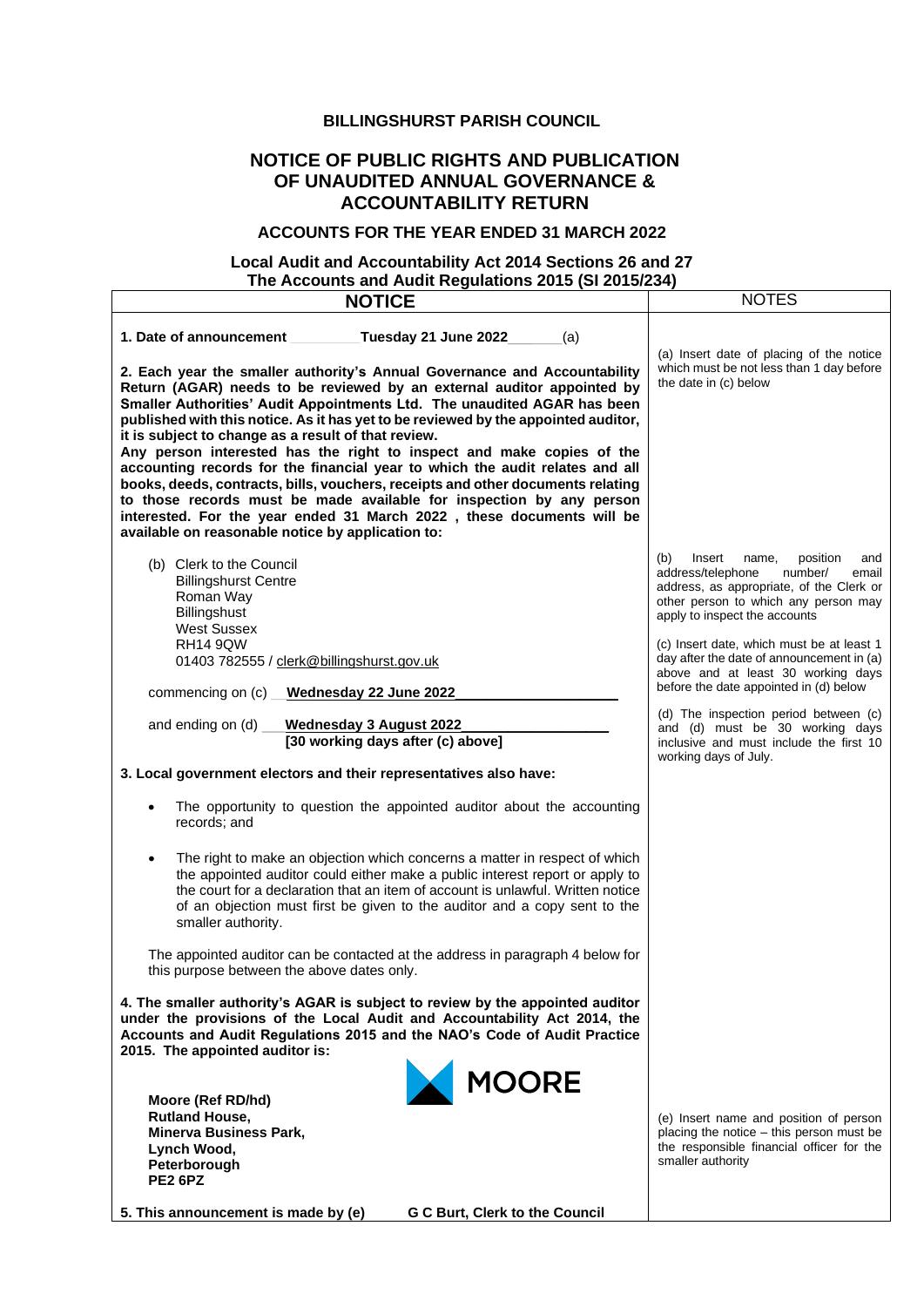## Section 1 - Annual Governance Statement 2021/22



We acknowledge as the members of:

#### **BILLINGSHURST PARISH COUNCIL**

our responsibility for ensuring that there is a sound system of internal control, including arrangements for the preparation of the Accounting Statements. We confirm, to the best of our knowledge and belief, with respect to the Accounting Statements for the year ended 31 March 2022, that:

|                                                                                                                                                                                                                                                                                                                | Agreed       |                 |                                                                                                                                                                                               |                                                                                                                                 |  |
|----------------------------------------------------------------------------------------------------------------------------------------------------------------------------------------------------------------------------------------------------------------------------------------------------------------|--------------|-----------------|-----------------------------------------------------------------------------------------------------------------------------------------------------------------------------------------------|---------------------------------------------------------------------------------------------------------------------------------|--|
|                                                                                                                                                                                                                                                                                                                | Yes          | No <sup>*</sup> |                                                                                                                                                                                               | 'Yes' means that this authority:                                                                                                |  |
| 1. We have put in place arrangements for effective financial<br>management during the year, and for the preparation of<br>the accounting statements.                                                                                                                                                           | v            |                 |                                                                                                                                                                                               | prepared its accounting statements in accordance<br>with the Accounts and Audit Regulations.                                    |  |
| 2. We maintained an adequate system of internal control<br>including measures designed to prevent and detect fraud<br>and corruption and reviewed its effectiveness.                                                                                                                                           | $\checkmark$ |                 | its charge.                                                                                                                                                                                   | made proper arrangements and accepted responsibility<br>for safeguarding the public money and resources in                      |  |
| 3. We took all reasonable steps to assure ourselves<br>that there are no matters of actual or potential<br>non-compliance with laws, regulations and Proper<br>Practices that could have a significant financial effect<br>on the ability of this authority to conduct its<br>business or manage its finances. |              |                 |                                                                                                                                                                                               | has only done what it has the legal power to do and has<br>complied with Proper Practices in doing so.                          |  |
| 4. We provided proper opportunity during the year for<br>the exercise of electors' rights in accordance with the<br>requirements of the Accounts and Audit Regulations.                                                                                                                                        |              | v               |                                                                                                                                                                                               | during the year gave all persons interested the opportunity to<br>inspect and ask questions about this authority's accounts.    |  |
| 5. We carried out an assessment of the risks facing this<br>authority and took appropriate steps to manage those<br>risks, including the introduction of internal controls and/or<br>external insurance cover where required.                                                                                  | v            |                 | considered and documented the financial and other risks it<br>faces and dealt with them properly.                                                                                             |                                                                                                                                 |  |
| 6. We maintained throughout the year an adequate and<br>effective system of internal audit of the accounting<br>records and control systems.                                                                                                                                                                   | v            |                 | arranged for a competent person, independent of the financial<br>controls and procedures, to give an objective view on whether<br>internal controls meet the needs of this smaller authority. |                                                                                                                                 |  |
| 7. We took appropriate action on all matters raised<br>in reports from internal and external audit.                                                                                                                                                                                                            | v            |                 | responded to matters brought to its attention by internal and<br>external audit.                                                                                                              |                                                                                                                                 |  |
| 8. We considered whether any litigation, liabilities or<br>commitments, events or transactions, occurring either<br>during or after the year-end, have a financial impact on<br>this authority and, where appropriate, have included them<br>in the accounting statements.                                     | v            |                 | disclosed everything it should have about its business activity<br>during the year including events taking place after the year<br>end if relevant.                                           |                                                                                                                                 |  |
| 9. (For local councils only) Trust funds including<br>charitable. In our capacity as the sole managing<br>trustee we discharged our accountability                                                                                                                                                             | Yes          | No              | N/A                                                                                                                                                                                           | has met all of its responsibilities where, as a body<br>corporate, it is a sole managing trustee of a local<br>trust or trusts. |  |
| responsibilities for the fund(s)/assets, including<br>financial reporting and, if required, independent<br>examination or audit.                                                                                                                                                                               |              |                 |                                                                                                                                                                                               |                                                                                                                                 |  |

\*Please provide explanations to the external auditor on a separate sheet for each 'No' response and describe how the authority will address the weaknesses identified. These sheets must be published with the Annual Governance Statement.

This Annual Governance Statement was approved at a meeting of the authority on:

 $15 - 06 - 2022$ 

Signed by the Chairman and Clerk of the meeting where approval was given:

and recorded as minute reference:

 $122$ 61

Clerk

Chairman

Bur

www.billingshurst.gov.uk

Annual Governance and Accountability Return 2021/22 Form 3 Local Councils, Internal Drainage Boards and other Smaller Authorities\*